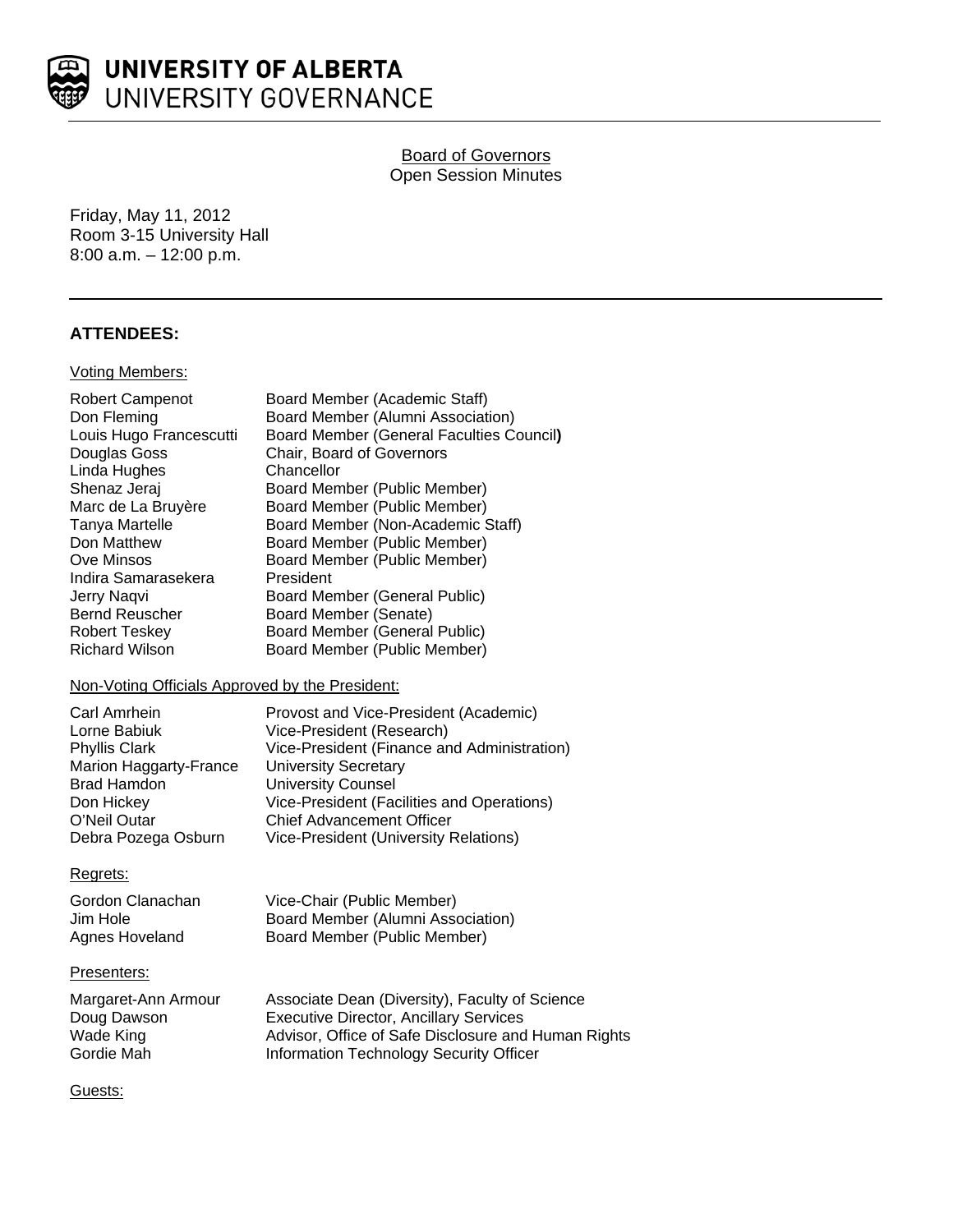| Ashlyn Bernier     | President, Graduate Students' Association              |
|--------------------|--------------------------------------------------------|
| <b>Brent Kelly</b> | Undergraduate Representative to the Board of Governors |
| Colten Yamagishi   | President, Students' Union                             |

Staff:

Deborah Holloway Board Secretary and Manager of Board Services

## **OPENING SESSION**

- 1. *Chair's Session*
- 1.1 Call to Order and Confirmation of Quorum

Ms Holloway confirmed that the attendance constituted quorum. The Chair called the meeting to order at 8:00 a.m.

1.2 Approval of Open Session Agenda

Motion: Hughes/ de La Bruyère

THAT the Board of Governors approve the Open Session Agenda, as circulated.

**CARRIED**

#### 1.3 Conflict of Interest – Opportunity for Declaration related to Agenda

The Chair made note of the following:

- o The University of Alberta has policy and procedure in place for Conflict of Interest and Conflict of Commitment, and Board members make annual disclosures.
- o In addition, Board members must declare any conflict related to the Board Agenda of each meeting and, in the event of such conflict, absent themselves from the discussion and voting on the item.
- o The *Post-Secondary Learning Act,* Section 16(5) states that: *The members of the board must act in the best interests of the university.*

The Chair invited members to declare conflicts of interest related to the Open Session Agenda of the meeting. The Chair observed no declarations and declared that the question was duly asked and answered.

### 1.4 Chair's Remarks

The Chair welcomed Colten Yamagishi, President of the Students' Union, Ashlyn Bernier, President of the Graduate Students' Association and Brent Kelly, Board of Governors Representative to their first meeting in their new roles, noting that as they had not received their Ministerial appointments they would be ineligible to vote, and would be considered guests at the meeting.

The Chair noted that this would be the final meeting of the Board of Governors attended by Chancellor Linda Hughes. In recognition of her service, he presented her with the gift of a book donation in her name to the University's *Peel's Prairie Provinces* digital library collection.

Finally, he noted that the Senate had elected Mr Ralph Young as the University's twentieth Chancellor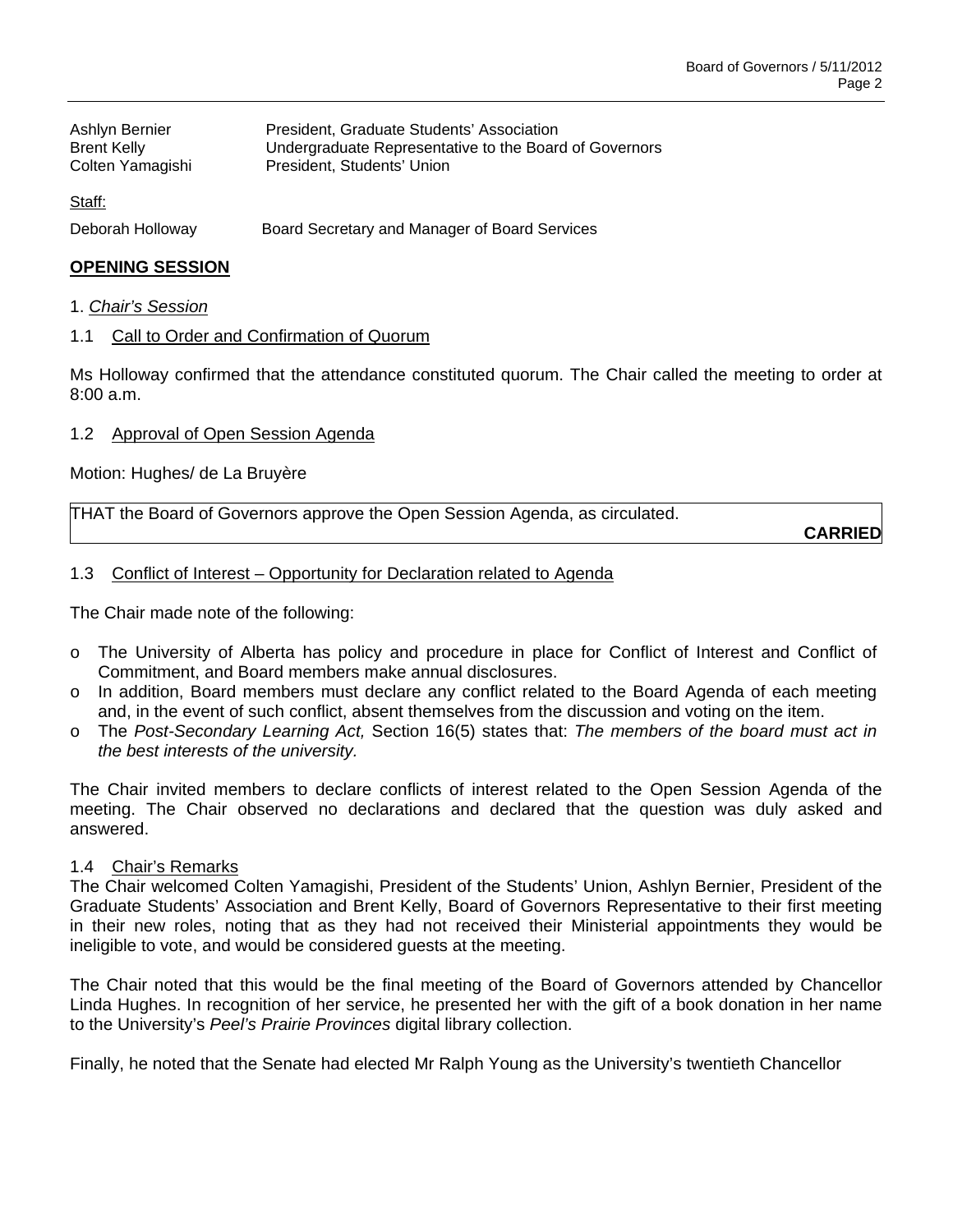# 2. *Report of the President*

Materials before members are contained in the official meeting file.

In addition to her written report, the President provided comments on the following matters:

- Premier Alison Redford announced her cabinet. During her announcement, the Premier outlined "Securing Alberta's Economic Future" as one of government's three key priority areas. The new Minister of Enterprise and Advanced Education is Honourable Stephen Khan.
- The Canada-India Research Centre of Excellence Initiative (or CIRCE) was announced in the Federal Government's 2011 budget. It is a part of Canada's India Engagement Strategy to forge closer ties with India across different sectors and enhance the bilateral Canada-India relationship. Earlier this year, the University submitted a joint letter of intent (in collaboration with the University of British Columbia and the University of Toronto) to host CIRCE. There were 21 letters of intent in total. The University of Alberta was chosen as one of only three applications to move on to the full proposal stage. These proposals are due in August.
- Tthe national accreditation body for nursing education in Canada, the CASN (or the Canadian Association of Schools of Nursing), has completed their review of the Faculty of Nursing and has granted the longest possible length of accreditation—seven years—for the three undergraduate degree programs in our Faculty of Nursing.
- The President attended the spring members' meeting of the Canadian Council of Chief Executives, where she participated in the panel forum that discussed: "*What critical business, economic, political and social issues will be driving decision-making in Western Canada?*"

The President invited Dr Lorne Babiuk, Vice-President (Research) to provide a presentation regarding research funding and trends.

### 3. *Approval of the Open Session Minutes of March 16, 2012*

Motion: Teskey/Reuscher

THAT the Board of Governors adopt the Open Session Minutes of its meeting on March 16, 2012.

**CARRIED**

# **ACTION ITEMS**

- 4. *Report of the Audit Committee*
- 4.1 Encryption Procedure

Materials before members are contained in the official meeting file.

*Presenters:* Carl Amrhein, Provost and Vice-President (Academic); Phyllis Clark, Vice-President (Finance and Administration); Gordie Mah, Information and Technology Security Officer

*Purpose of the Proposal:* This procedure provides the institutional standard for encryption of mobile devices that store the University's sensitive information. To fill and mitigate against a current gap and exposure within the University by creating and deploying a University-wide encryption standard that is needed to fulfill our responsibility to adequately safeguard University information.

### *Discussion:*

Dr Amrhein presented the item and outlined the consultations that had taken place across the University.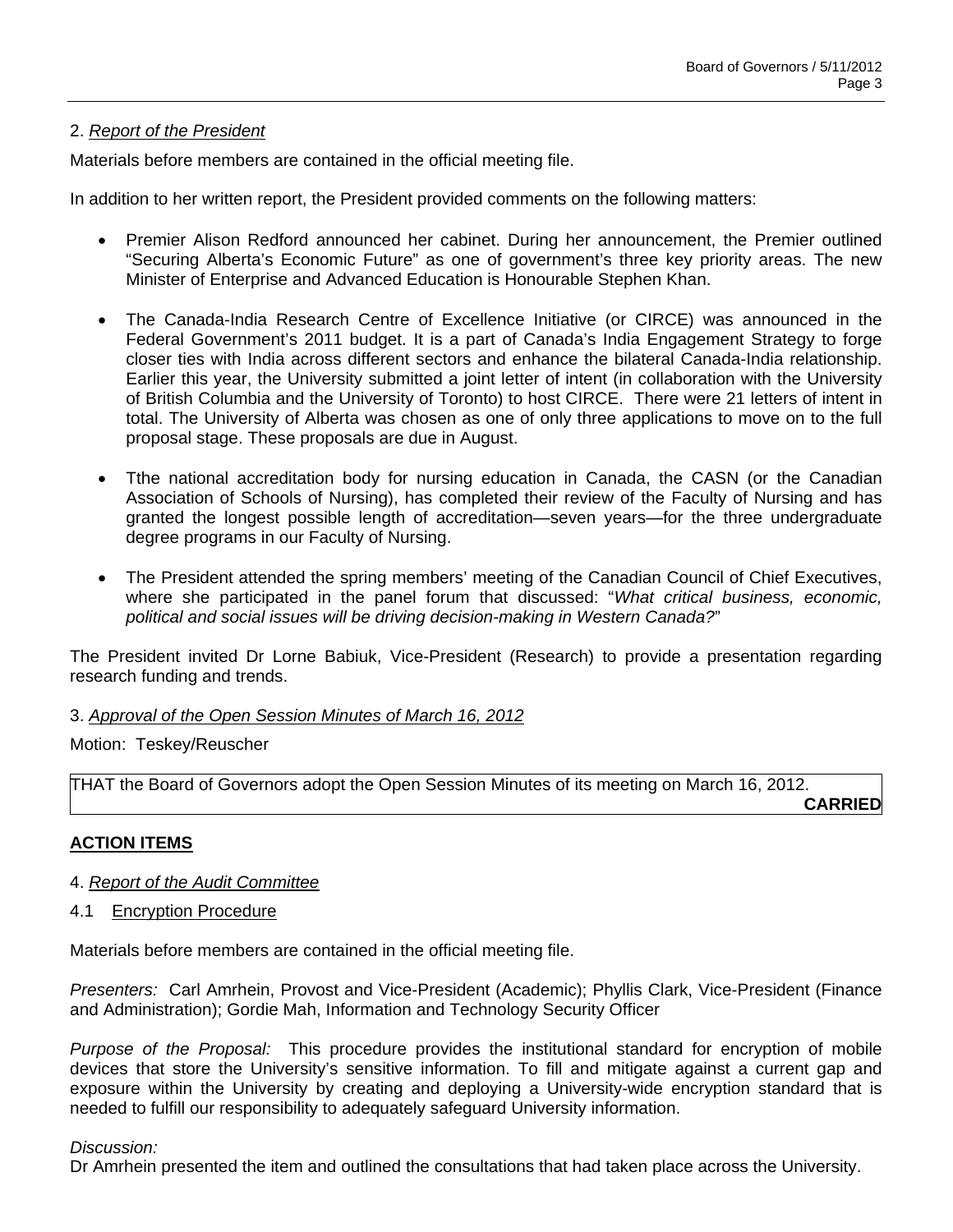Mr Mah reported that references to the Auditor General in the material before members would be removed. He noted that the proliferation of mobile devices requires that the proposed controls be in place. He added that awareness and training activities would be developed to promote and enforce compliance with the Procedure.

Motion: Matthew/Minsos

THAT the Board of Governors, on the recommendation of the Board Audit Committee and the General Faculties Council, approve the proposed University Encryption Procedure (in UAPPOL), as submitted by the Office of the Provost and Vice-President (Academic) and as set forth in Attachment 1 and as amended, to take effect upon final approval.

**CARRIED**

# 5. *Report of the Finance and Property Committee*

# 5.1 GSA Membership, Health and Dental Plan, and Graduate Student Assistance Program Fees

Materials before members are contained in the official meeting file.

*Presenter:* Ashlyn Bernier, President, Graduate Students' Association

*Purpose of the Proposal:* To recommend approval of the collection of Graduate Students' Association fees for the 2012-13 academic year.

### *Discussion:*

Ms Bernier presented the item, outlining the proposed increases.

Motion: Francescutti/Matthew

THAT the Board of Governors, on the recommendation of the Board Finance and Property Committee, approve the collection of the following Graduate Students' Association (GSA) fees for the 2012-13 academic year:

> GSA fee for full time students --- \$131.20 per annum GSA fee for part-time students --- \$99.15 per annum Health Plan Fee for full-time students --- \$226.01 per annum Dental Plan Fee for full-time students --- \$170.89 per annum Graduate Student Assistance Program --- \$12.00 per annum

**CARRIED**

### 5.2 University of Alberta Students' Union 2011-2012 Operating/Referendum Fees

Materials before members are contained in the official meeting file.

*Presenter:* Colten Yamagishi, President, Students' Union

*Purpose of the Proposal:* The Purpose of this Proposal is to recommend the collection of the 2012/13 Students' Union Operating/Referendum fees.

### *Discussion:*

Mr Yamagishi presented the item, noting the proposed increases.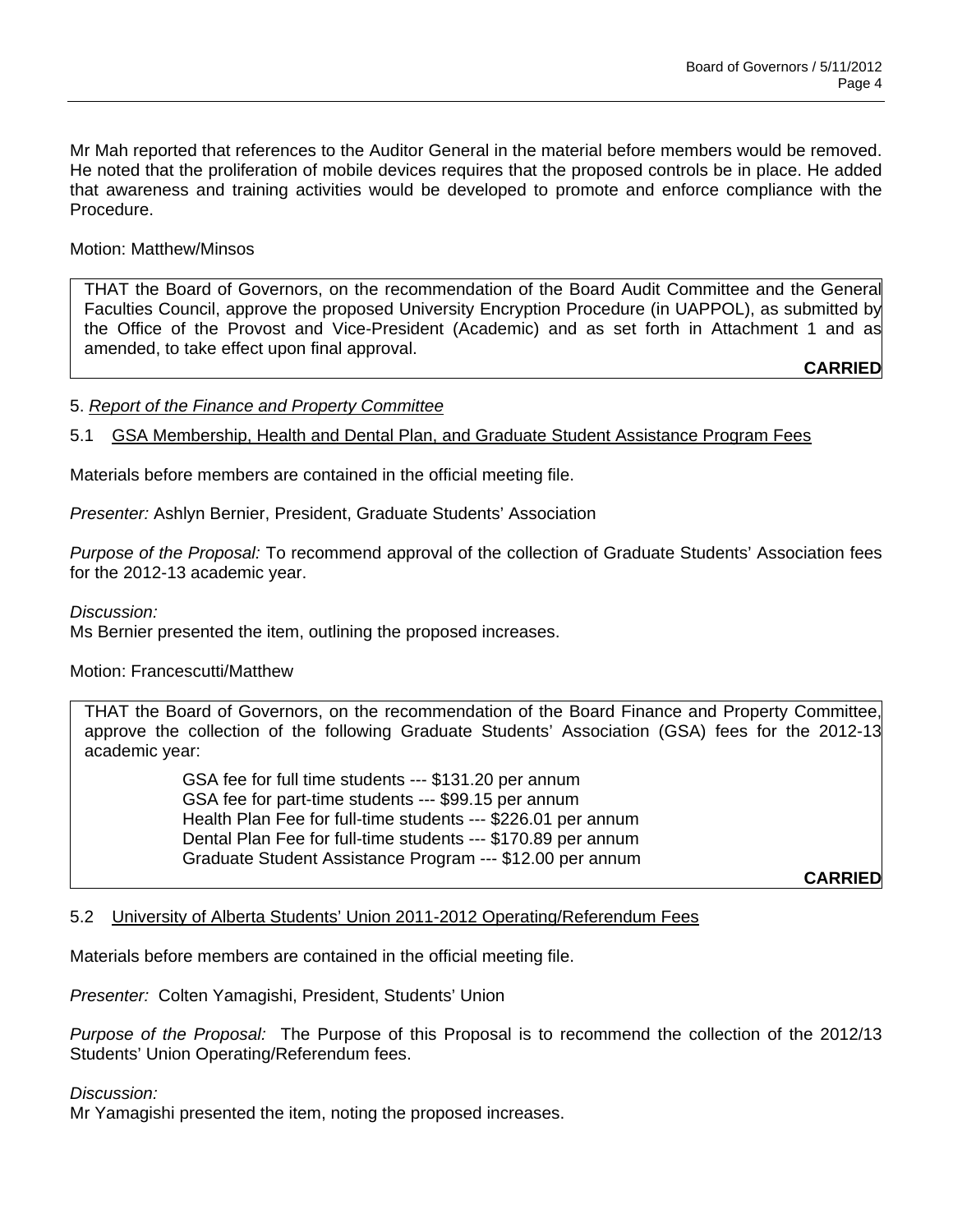## Motion: Teskey/ de La Bruyère

THAT the Board of Governors, on the recommendation of the Board Finance and Property Committee, approve the collection of the University of Alberta Students' Union Fee Schedule 1 for 2012/2013, as set forth in Attachment 1 of the agenda documentation, to take effect September 1, 2012.

**CARRIED**

## 5.3 East Campus Village 89 Ave Student Housing Project – Capital Expenditure Authorization Request

Materials before members are contained in the official meeting file.

*Presenters:* Don Hickey, Vice-President, Facilities and Operations; Doug Dawson, Executive Director, Ancillary Services

*Purpose of the Proposal:* To obtain the Board of Governors' approval for the expenditure of \$27,026,262 to complete the construction of the East Campus Village 89<sup>th</sup> Avenue Student Housing Project Phase 1.

#### *Discussion:*

Mr Hickey presented the item, reporting that the proposal would contribute the commitment to add capacity to the residence inventory and increase quality. Should the proposal be successful, capacity would be increased to thirteen per cent, moving toward the goal of accommodating twenty-five per cent of students.

Mr Dawson outlined the consultation process undertaken related to the project.

The presenters responded to questions regarding the following matters: the homes selected for removal to accommodate the development; the design concept; and clarity regarding resident capacity targets.

### Motion: Teskey/Francescutti

THAT the Board of Governors, on the recommendation of the Board Finance and Property Committee, approve a capital expenditure of twenty-seven million twenty-six thousand two hundred and sixty two dollars (\$27,026,262) in Canadian funds for the total project cost for the construction of the East Campus Village 89<sup>th</sup> Avenue Student Housing Project Phase 1.

**CARRIED**

### 5.4 East Campus Village 89 Ave Student Housing Project Finance

Materials before members are contained in the official meeting file.

*Presenters:* Don Hickey, Vice-President, Facilities and Operations; Doug Dawson, Executive Director, Ancillary Services

*Purpose of the Proposal:* To obtain the Lieutenant Governor's Order In Council required for financing the design and construction of the East Campus Village 89<sup>th</sup> Avenue Student Housing Development – Phase I project.

*Discussion:*  There was no discussion.

Motion: Wilson/Teskey

THAT the Board of Governors, on the recommendation of the Board Finance and Property Committee, execute a Borrowing Resolution requesting approval of mortgage financing for the design and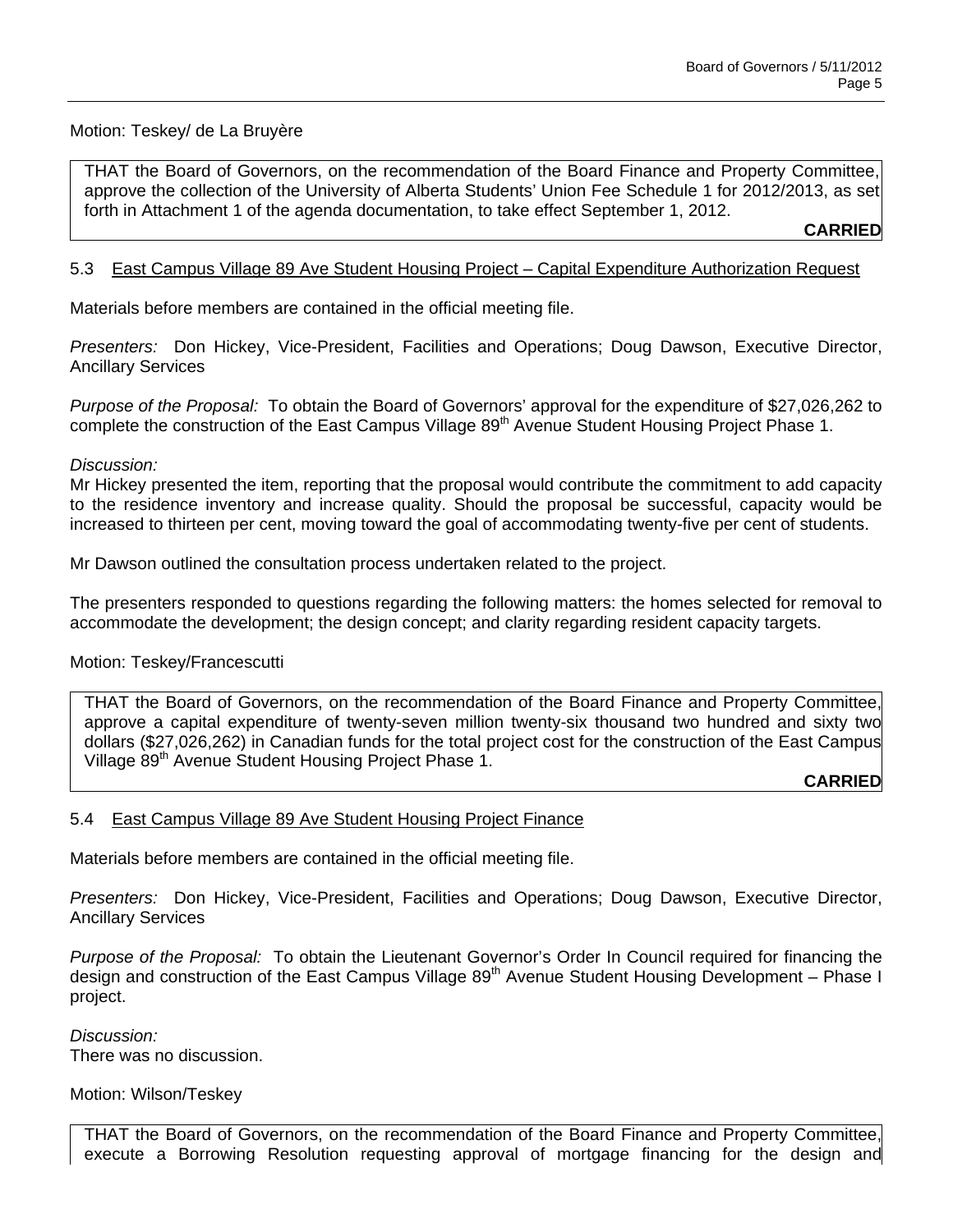construction of the 89<sup>th</sup> Avenue Student Housing Development - Phase I project for a total borrowing amount not to exceed twenty-one million, five hundred and twenty-six thousand, two hundred and sixtytwo dollars (\$21,526,262) in Canadian funds for a term of not more than thirty (30) years at an interest rate of not more than four and one quarter percent (4.25%).

# **CARRIED**

## 6. *Report of the Human Resources and Committee*

# 6.1 Discrimination, Harassment and Duty to Accommodate Policy Suite (in UAPPOL)

Materials before members are contained in the official meeting file.

*Presenters:* Phyllis Clark, Vice-President (Finance and Administration), Margaret-Ann Armour, Associate Dean (Diversity), Faculty of Science; Wade King, Advisor, Office of Safe Disclosure and Human Rights

*Purpose of the Proposal:* To seek approval of the proposed Discrimination, Harassment and Duty to Accommodate Policy Suite and to receive for information the related documents. To rescind and replace GFC Policy Manual Section 44 (Discrimination and Harassment Policy and Procedures and the University of Alberta Reasonable Accommodation Policy) with the newly-proposed Discrimination, Harassment and Duty to Accommodate Policy and Procedures.

### *Discussion:*

Ms Clark introduced the item, describing the consultative and governance process undertaken. She noted the tripartite nature of the agreement, adding that the new policy suite is aligned with the structure of the University and contains updated language and references.

Dr Armour noted the breadth of the consultation process and stressed the Policy's positive focus and tone.

### Motion: de La Bruyère/Reuscher

THAT the Board of Governors, on the recommendation of the Board Human Resources and Compensation Committee and the General Faculties Council, approve the proposed Discrimination, Harassment and Duty to Accommodate Policy Suite, as submitted by the Office of the Vice-President (Finance and Administration) and as set forth in Attachments 1, 2, 3, and 4, and the (proposed) concurrent rescission of GFC Policy Manual Section 44 (Discrimination and Harassment Policy and Procedures and the University of Alberta Reasonable Accommodation Policy), all to take effect upon final approval.

**CARRIED**

### 7. *Report of the Board Chair*

### 7.1 Committee Appointments

Materials before members are contained in the official meeting file.

*Presenters:* Douglas Goss, Chair, Board of Governors; Marion Haggarty-France, University Secretary

*Purpose of the Proposal:* To consider revisions to the annual appointment roster to Board Committees.

*Discussion:* 

The Chair noted that the motion would be amended to add the phrase "effective upon receipt of Ministerial appointments.

### Motion: Fleming/Reuscher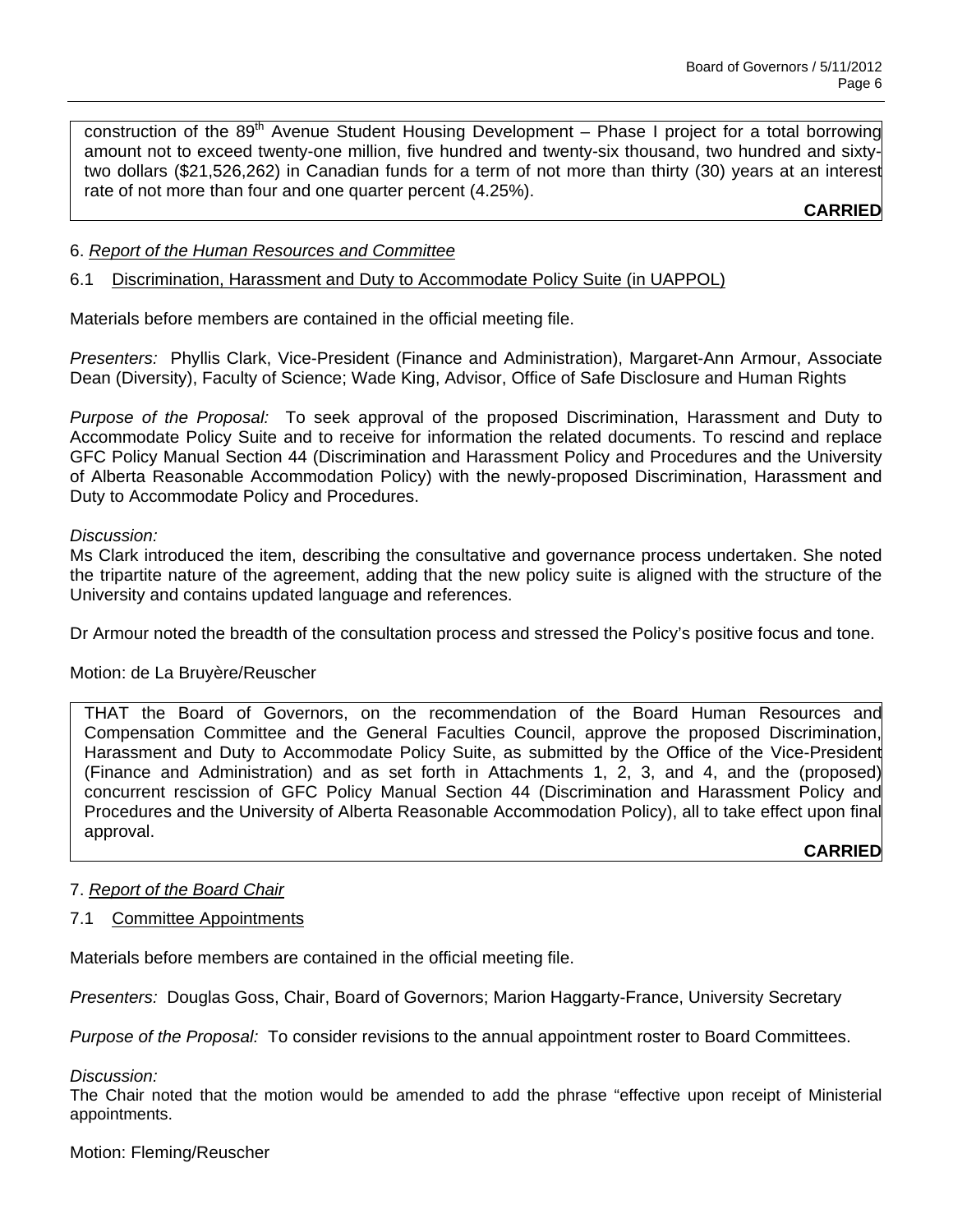THAT the Board of Governors, on the recommendation of the Board Chair, Mr. Douglas Goss, approve the appointments to the Board and other Committees as set forth in Attachment 1 to the agenda documentation, effective upon receipt of Ministerial appointments.

**CARRIED, AS AMENDED**

## **INFORMATION REPORTS**

### 8 Report of the Audit Committee

Materials before members are contained in the official meeting file.

Mr Don Matthew, Chair of the Audit Committee, presented the Committee's Report to the Board of Governors. Mr Matthew highlighted the Risk Management Policy Suite, noting it includes a balance between managing risk and allowing for the pursuit of opportunities.

#### 9 Report of the Finance and Property Committee

Materials before members are contained in the official meeting file.

Mr Douglas Goss, Chair of Board, presented the Committee's Report to the Board of Governors.

#### 10 Report of the Human Resources and Compensation Committee

Materials before members are contained in the official meeting file.

Mr Marc de La Bruyère, Chair of the Human Resources and Compensation Committee, presented the Committee's Report to the Board of Governors.

#### 11 Report of the Learning and Discovery Committee

Materials before members are contained in the official meeting file.

Mr Ove Minsos, Chair of the Learning and Discovery Committee, presented the Committee's Report to the Board of Governors. Drs Amrhein and Babiuk responded to questions from members regarding the University's International Strategy.

#### 12 Report of the University Relations Committee

Materials before members are contained in the official meeting file.

Mr Don Fleming, Vice-Chair of the University Relations Committee, presented the Committee's Report to the Board of Governors. Members engaged in a discussion regarding the University's online communication strategy and the development of a new status of alumni, "Associate Alumni."

### **REGULAR REPORTS**

#### 13.1 Report of the Chancellor

Materials before members are contained in the official meeting file.

Ms Linda Hughes, Chancellor, presented her report to the Board of Governors. The Chancellor noted that it had been a privilege to serve on the Board of Governors and expression appreciation to the members.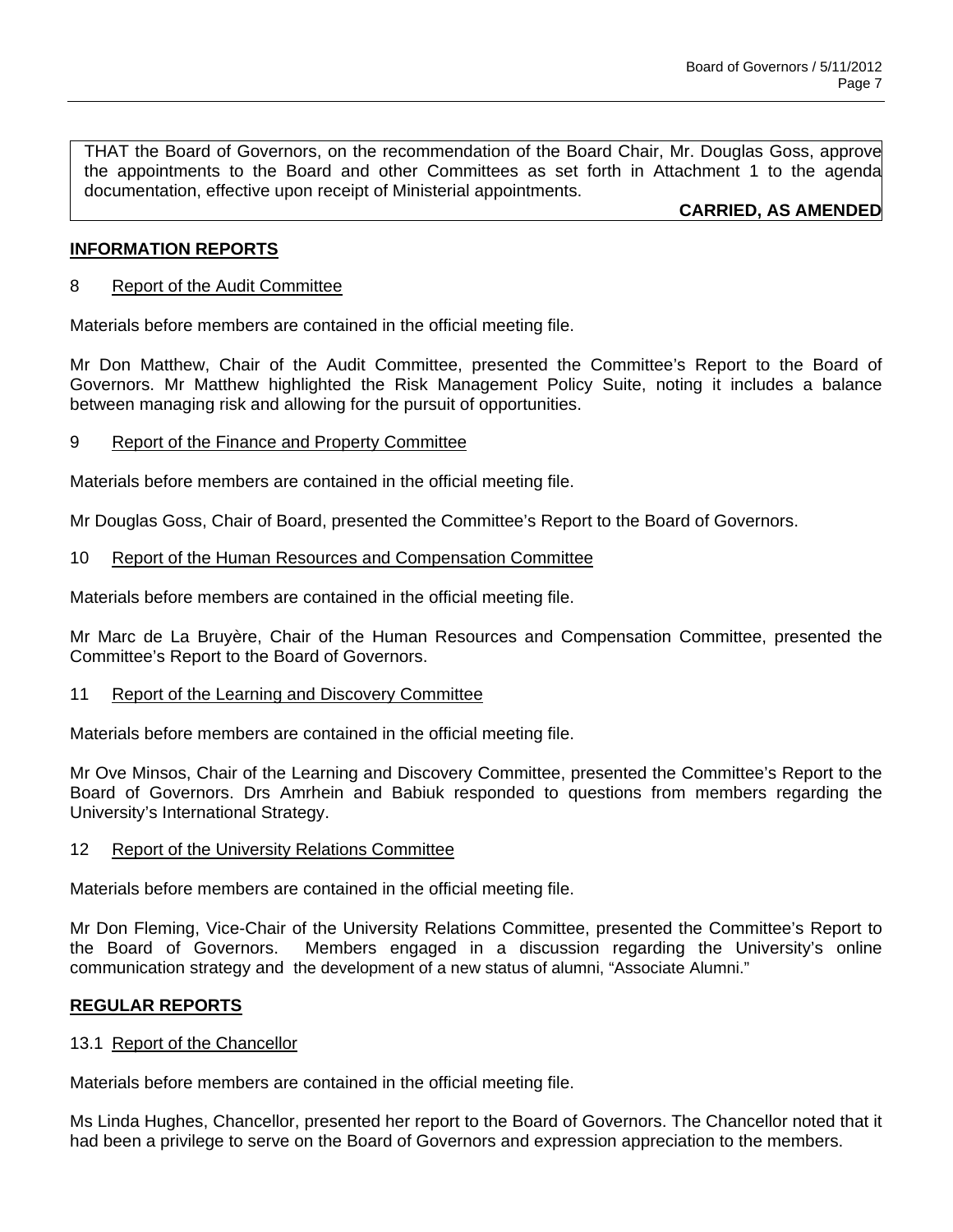### 13.2 Report of the Alumni Association

Materials before members are contained in the official meeting file.

Mr Don Fleming, Alumni Representative, presented the Alumni Association Report to the Board of Governors.

## 13.3 Report of the Students' Union

Materials before members are contained in the official meeting file.

Mr Colten Yamagishi, Students' Union President, presented the Students' Union Report to the Board of Governors. Mr Yamagishi provided information regarding the newly elected members of the Students' Union Executive.

### 13.4 Report of the Graduate Students' Association

Materials before members are contained in the official meeting file.

Ms Ashlyn Bernier, President, Graduate Students' Association, presented the Graduate Students' Association Report to the Board of Governors. Ms Bernier provided information regarding the newly elected members of the Graduate Students Association Executive.

### 13.5 Report of the Association of Academic Staff of the University of Alberta (AAS:UA)

Materials before members are contained in the official meeting file.

Dr Robert Campenot, AAS:UA Representative, presented the AAS:UA Report to the Board of Governors.

### 13.6 Report of Non-Academic Staff Association (NASA)

Materials before members are contained in the official meeting file.

Ms Tanya Martelle, NASA Representative, presented the NASA Report to the Board of Governors. Members engaged in a discussion regarding the support provided to NASA members following lay-off.

# 13.7 Report of the General Faculties Council (GFC)

Materials before members are contained in the official meeting file.

Dr Louis Hugo Francescutti, GFC Representative, presented the GFC Report to the Board of Governors.

## 14 Report of the Board Chair

Materials before members are contained in the official meeting file.

Mr Douglas Goss, Chair, Board of Governors, presented the Report of the Board Chair, highlighting his attendance at the Annual Conference of the Association of Governing Boards in Washington, D.C.

### 15 Other Business

There was no other business.